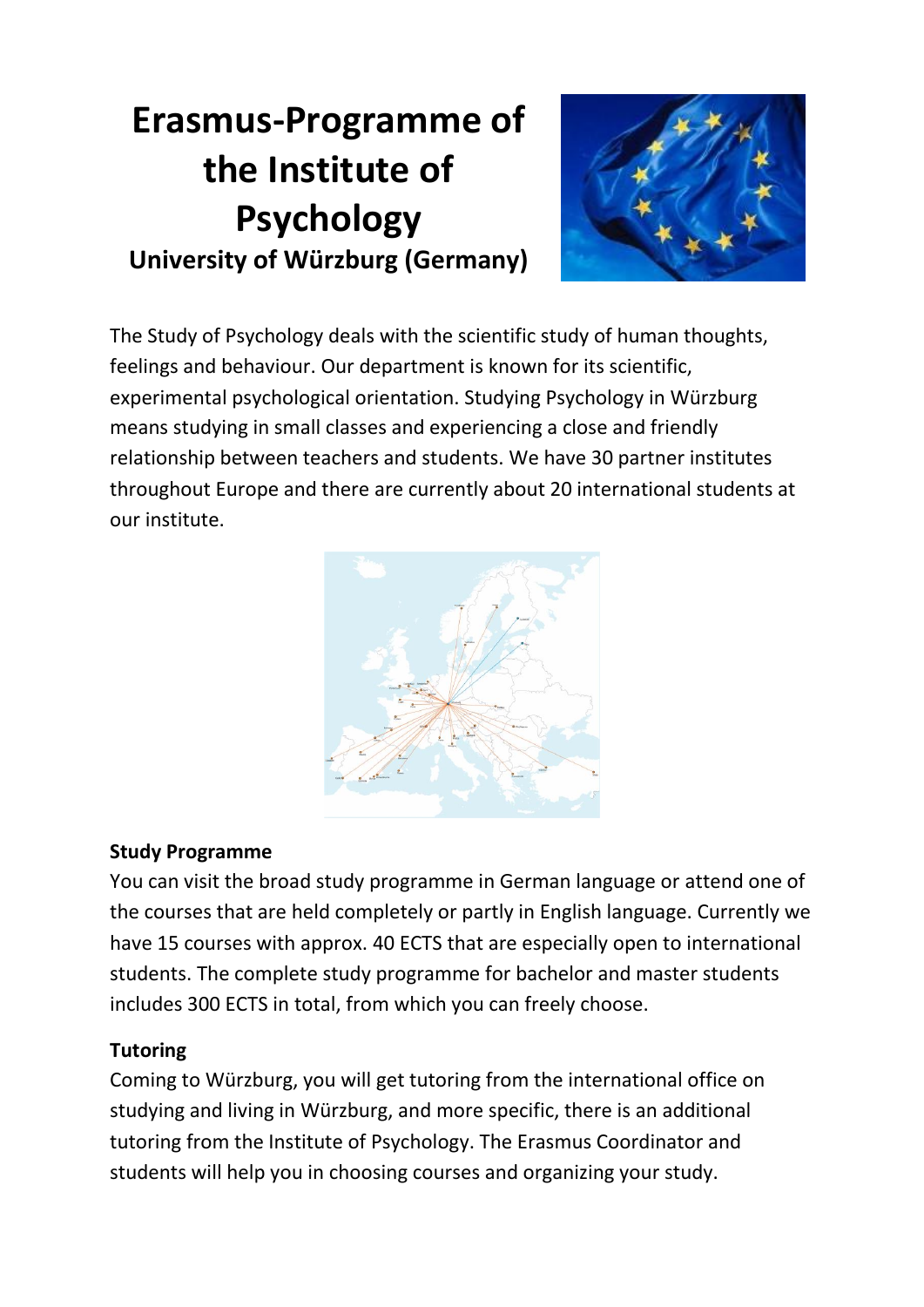## **The buildings of the Institute of Psychology**

The buildings where you will have your seminars and readings are in walking distance of each other. In our main building " Röntgenring 10" you will also find a small library in the basement, as well as the student cafeteria " Mensa" just around the corner.



Külpe Hörsaal

Hörsaal Anatomie

Röntgenring 11 "lachsfarbenes Gebäude" (oder kurz "Lachs")

Hörsaal Physiologie

#### **Activities that help you get established in Würzburg**

Both the international office and our Erasmus coordinator and his assistant organize gatherings and other free activities to bring German and international students together and help our guests to get to know our Psychology Institute. Every semester in the week before the courses start there is an informal gathering where you are shown around our buildings and can get to know the other Erasmus students at the Psychology Institute. To make it easier for everyone to stay in touch we established a monthly ´´Erasmus table" in changing locations (date and time are announced in our Facebook group) in order to both show you what Würzburg has to offer and to bring our locals and the guest students together in a cozy atmosphere.